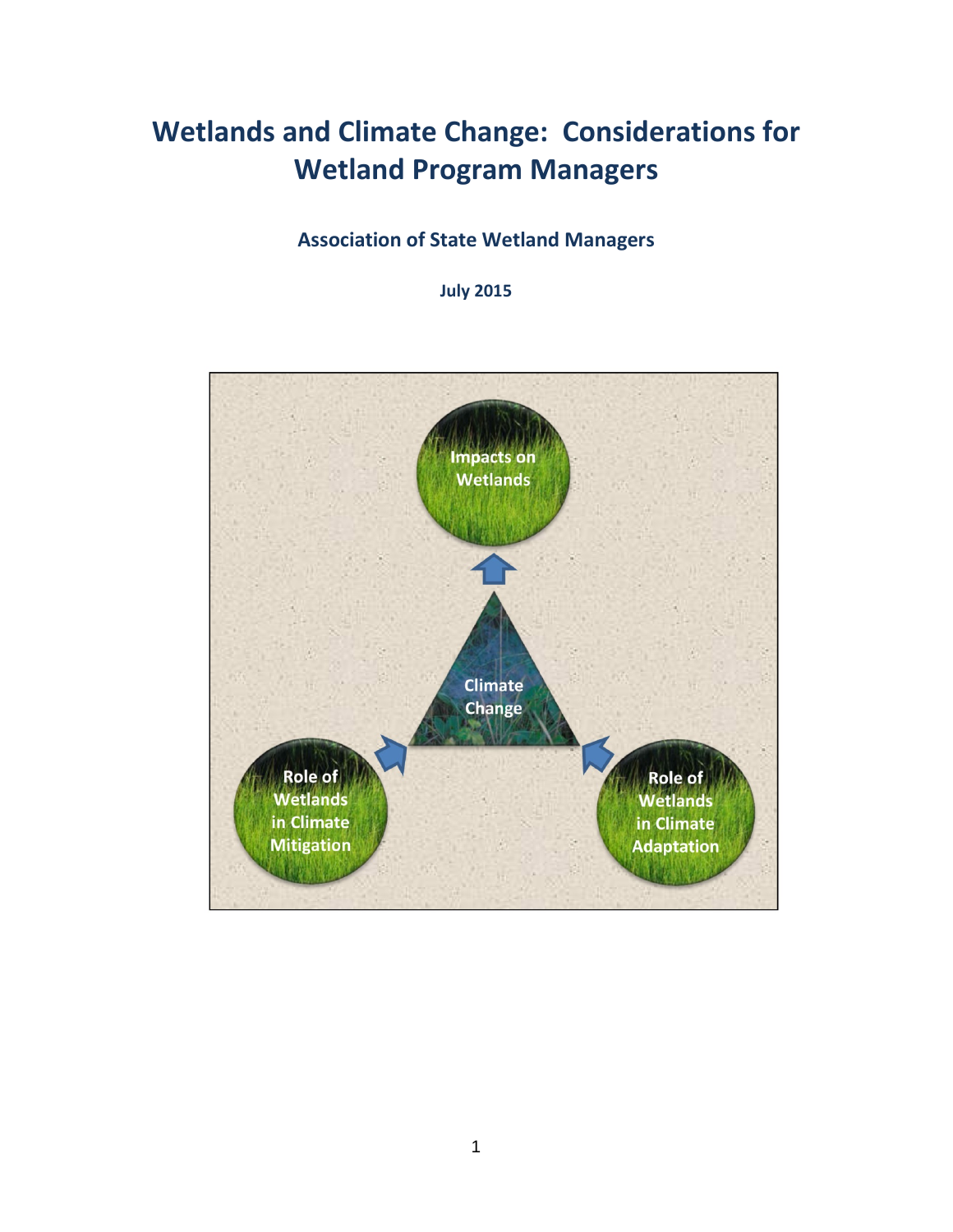# **Wetlands and Climate Change: Considerations for Wetland Program Managers**

#### **Association of State Wetland Managers**

With shifts in climate patterns already upon us and expanding changes projected for the indefinite future, climate change has become an overarching consideration in many aspects of resource management. It is also clear that the scope of climate change is far too great to be addressed by any one entity; rather, we must find ways to collectively tailor our work to minimize the causes of and adapt to the consequences of climate alteration.

Wetlands are water resources, and as such are at the heart of many climate-related concerns. Integration of climate change mitigation and adaptation with ongoing wetland management inevitably leads to other related topics – from agriculture and natural hazard management to issues of endangered species protection and securing clean sources of drinking water. For

**The Association of State Wetland Managers (ASWM) is a national nonprofit organization established to promote and enhance protection and management of wetland resources, to promote application of sound science to wetland management efforts, and to provide training and education to our members and the public.**

**[www.aswm.org](http://www.aswm.org/)**

purposes of this paper, we are organizing wetland climate change issues into three broad topics:

- The potential adverse impact of climate change on wetland ecosystems and their ecological functions, as well as societal benefits.
- The role of wetlands in mitigating the causes of climate change, through carbon sequestration and related measures.
- The role of wetland management including protection of existing wetlands and restoration or creation of new wetland systems - to meet the need for adaptation to the current and anticipated impacts of climate change. This role includes support for the natural world as well as provision of human needs for wetland related ecological services.

One goal of this paper is to recommend some initial priorities and direction for the Association of State Wetland Managers (ASWM) regarding climate change actions at this point in time, and to update 2009 ASWM recommendations for wetlands and climate change initiatives. Collaboration among national and global entities has advanced greatly in recent years, along with increasing understanding of climate impacts and management approaches. The second purpose of this paper is to share our ideas with professionals working in related areas either in policy development or in on the ground management of land and water resources. We expect that response to climate issues will be a component of our work for the foreseeable future.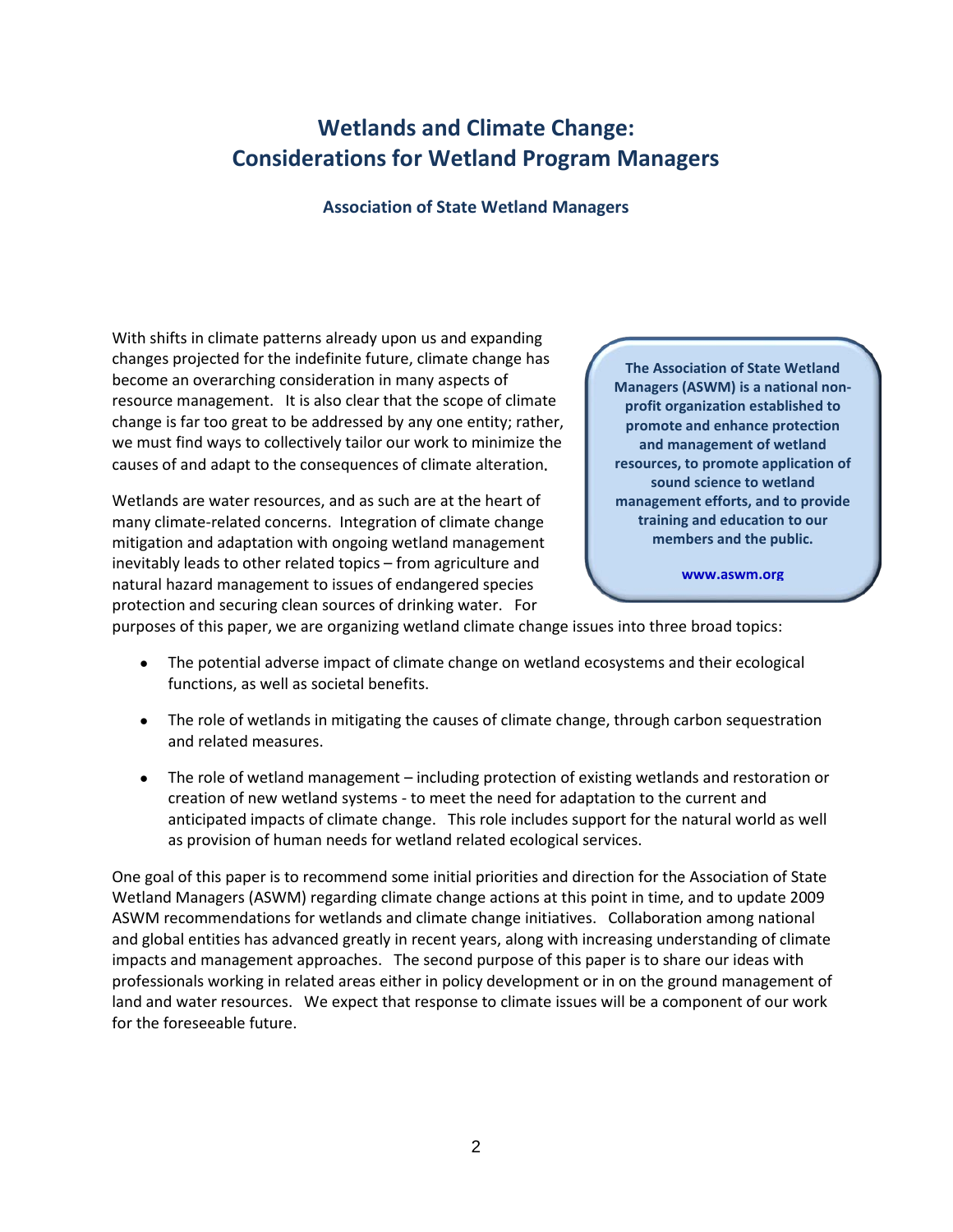### **The Relationship between Wetlands and Climate Change**

Many national scale climate change assessments tend to focus on current or anticipated impacts on our human population. Priority concerns typically include: sea level rise; hydrologic changes (especially those leading to drought or flood conditions, and the availability of water for drinking, agriculture and other uses); severe storms; new or changing threats from disease; food production; and other equally high priorities. Broader reports also address the impacts on fish and wildlife and their habitat. Except for discussion of coastal areas, wetlands are typically not a major topic although they are acknowledged in more detailed discussions of impacts and in relationship to water management and habitat. Given the scope of climate change impacts, these priority topics are understandable.

However, in thinking about our response to climate change, it is clear that wetland management is a strong thread running through climate issues and actions. The fact that wetlands are by definition an interface between one aquatic system and another, between land and water, often between surface and ground water, and even – in the case of storm systems – between air and land means that wetlands often have a place in the front line of both adaptation and mitigation actions even while wetland ecosystems are themselves under threat.

Wetlands will be directly affected by sea level rise, and also buffer other land uses against rising water levels and severe storm events. We know that wetland ecosystems can be severely impacted or even destroyed by drought, but also provide water storage and often groundwater recharge capacity which can contribute to drought management. Wetlands may be negatively impacted by increases in contaminated runoff resulting from changed rainfall patterns, but can also provide flood storage and filter at least some pollutants from runoff reaching other waters. Wetland habitat can be altered by hydrologic changes, and by shifting plant and animals populations following temperature alterations, but can also provide migration pathways and refuge for some species. And wetlands sequester significant amounts of carbon as compared to other ecosystems – estimated at 12% of the global carbon pool - and if left undisturbed should continue to do so. One role of wetland managers as we organize our collective thinking on climate change management will be to advise other entities about both the role of wetlands and potential impacts to wetlands.

Sorting out the multiple roles of wetlands in response to climate change – which is likely to suggest increased wetland protection in some instances and more intensive management in others - will require a clear understanding of the pros and cons of various approaches. The "correct" action will not always be the same – there is no one-size-fits-all solution. Many, if not most, decisions regarding wetland management will depend on local climate impact as well as other individual considerations such as regional land use patterns and extent of development, and available adaptation alternatives. Consequently, it should be expected that state, tribal, and local agencies will play a major role in climate related decisions, as they do with wetland management in general.

Moreover, the management entities having an interest in climate strategies may not be typical stakeholders in wetland policy decisions. They are likely to have diverse needs and goals which may create potential for conflict as decisions are made. For example, is it better to provide for increased flood storage, or to protect existing habitat? Is it more important to use the filtration capacity of a natural wetland to remove pollutants that would otherwise reach a stream system, or to limit damage to the wetland itself? In drier regions, ongoing debates regarding the allocation of water among natural and human uses may also intensify.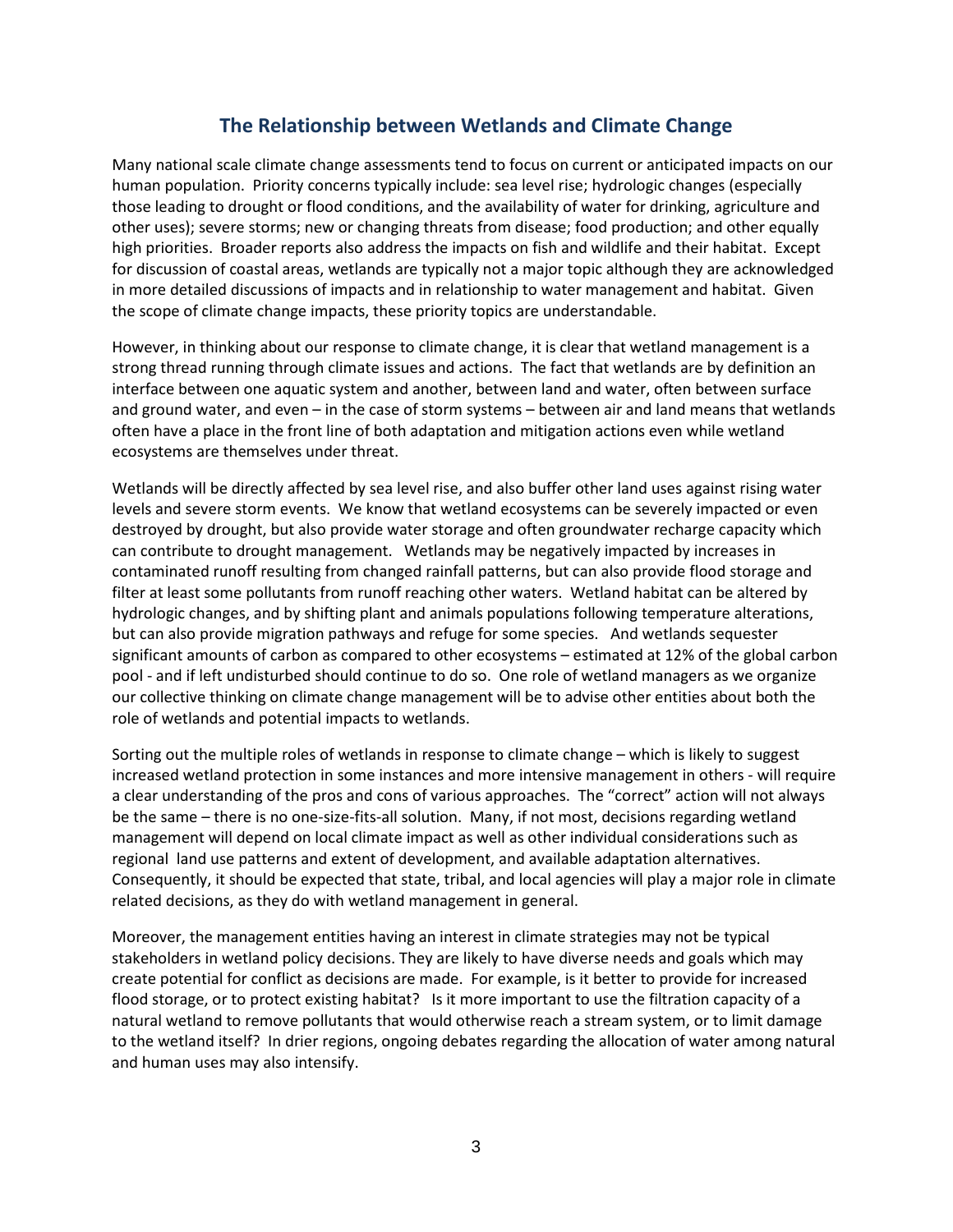Of course, these same diverse interest groups provide significant opportunities for collaboration and development of more desirable options. In many instances the question will not be either/or, but will be one of the extent of acceptable wetland use or alteration, or of managing wetland resources to meet multiple objectives. Encouraging a positive, collaborative effort will require a thorough and informed analysis on the pros and cons of various adaptation approaches, understanding of the needs and concerns of the various stakeholders, and effective and purposeful communication. Professional wetland managers can play a significant role in assisting multiple partners and interests, as can a strong communication strategy.

While it is well beyond the scope of this paper to outline all of the potential impacts on and roles of wetlands in climate change planning, the following sections highlight some typical issues. Again, we are dividing this information into three categories: impacts to wetland systems; the role of wetlands in climate mitigation; and the role of wetlands in climate adaptation.



**Potential impacts** *to* **wetlands** include the following**:**

- Overall modification or loss of ecosystem types, primarily in response to changes in hydrology and temperature. Significant alterations of water supply and/or hydroperiod are often discussed as the most significant factor likely to impact wetlands. Current and anticipated hydrologic impacts range from sea level rise (and salt water intrusion), to increased inundation on a seasonal or annual basis, to the opposite problem of loss of soil moisture in drought conditions (e.g. in prairie pothole regions).
- Shifts in biological communities. Changes in both temperature and hydroperiod can lead to alteration of plant community structure. Some animal populations will react directly to changes in the plant community, while others may be affected by temperature changes, resulting in a shift in home range or the loss of populations where migration is not possible. As changes in plant and animal communities occur, there may be desynchronization of events that support migration or reproduction, e.g. the availability of a particular food supply at a particular time.
- Impacts to rare species. Wetlands support a high percentage of rare plant and animal species and communities. Because of their sensitivity to ecosystem structure and conditions, these species may be especially vulnerable to climate change impacts. More extreme or controversial measures – such as assisted migration – may be proposed to address the needs of listed species. Protection for remaining suitable habitat may be given a high priority.
- Increased pressure from invasive species. Changes in an ecosystem, in particular the loss of dominant populations of plants or animals, may lead to an increase in invasive species which tend to take advantage of unstable and degraded conditions.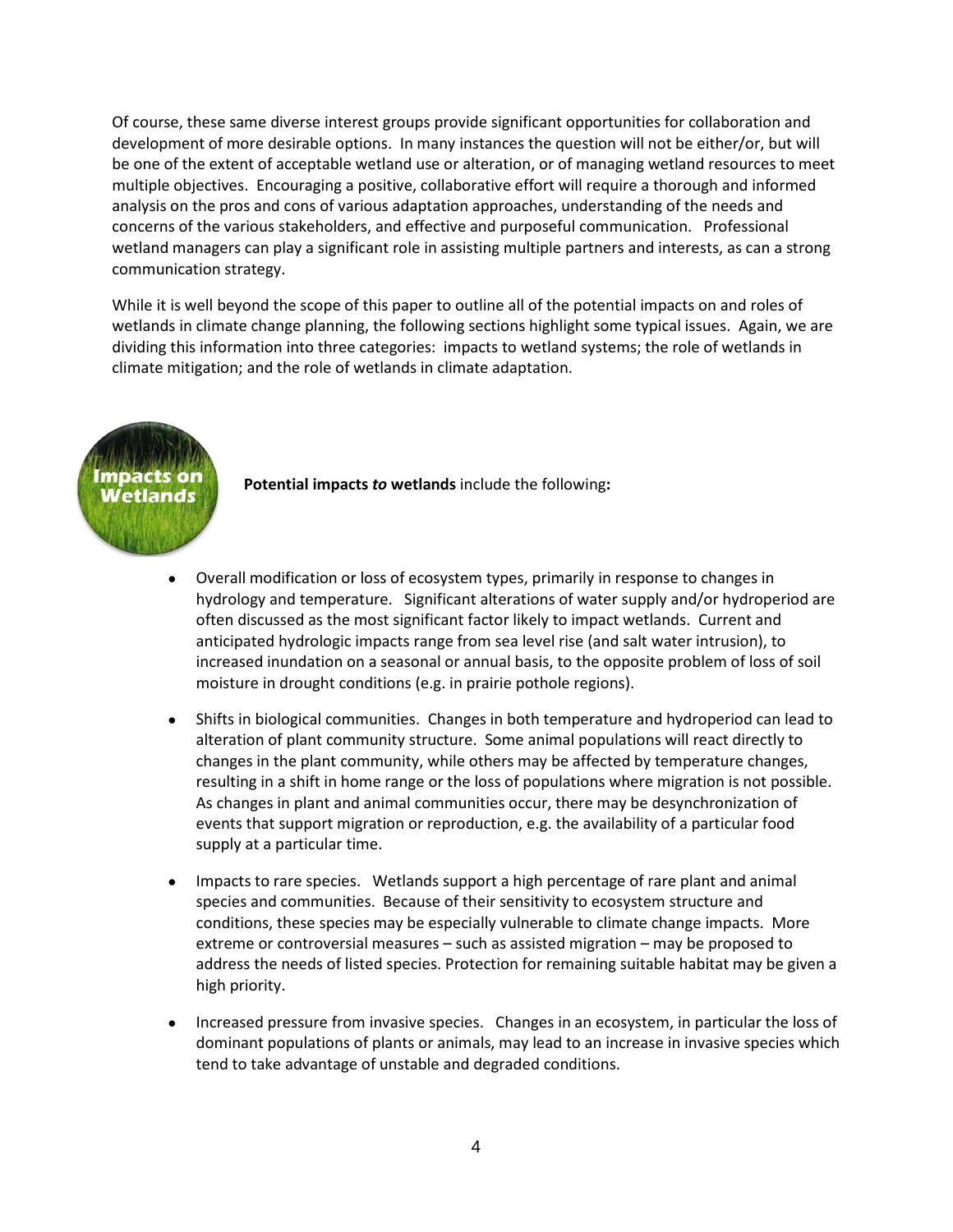- Sedimentation and water quality impacts resulting from increased runoff associated with severe storms or higher volume precipitation. While the ability of wetlands to buffer such impacts may in some instances be considered a climate adaptation measure, loading of sediment and other pollutants may also have negative impacts on wetland systems.
- Intentional alteration to provide functions such as flood storage, resulting in the overall modification of the wetland ecosystem.

**Potential strategic and management actions** in response to modification or loss of wetlands could include the following.

- Gather and summarize research information and potential options to minimize impacts of climate change on wetlands. Make information available to a wide range of interest groups, including local land use planners as well as resource managers.
- Participate in cross-cutting interest groups engaged in addressing climate, water, habitat, and other land use issues. Wetland managers can encourage recognition of likely impacts on wetland systems, including both the direct effects of climate change and potential secondary impacts resulting from modification or use of wetlands to provide new functions.
- Identify and encourage regulatory and non-regulatory measures as appropriate to protect priority wetland systems. Special protection may be needed for wetlands with a defined essential role in climate management (e.g that provide a high level of carbon sequestration) or where protection is needed for other reasons (e.g. new wetlands established to allow migration during sea level rise).
- The relationship between climate change concerns and existing regulatory guidelines including the Corps of Engineers public interest review and the EPA 404(b)(1) guidelines, along with parallel state and tribal regulations – needs additional exploration. Development of additional climate adaptation best management practices is needed.

# Climate Mitigation

**The role of wetlands in climate change mitigation through sequestration of greenhouse gases**

Wetlands contain a significant percentage of the carbon that is sequestered in natural systems. While wetlands cover only 6% of the world's land surface, they contain about 12% of the global carbon pool. Peatlands contain 30% of global soil carbon. Coastal wetlands cover only a very small percentage of the ocean surface yet contain up to 70% of carbon sequestered in marine environments.

While reversing atmospheric carbon concentrations will almost certainly require global actions related to fossil fuel production and consumption, the protection and expansion of natural carbon sequestration systems can also make a contribution that should not be overlooked. Carbon storage in land ecosystems has offset around 17% of U.S. fossil fuel emissions of greenhouse gases over the past several decades. On the other hand, thawing of permafrost and drying of other wetlands may result in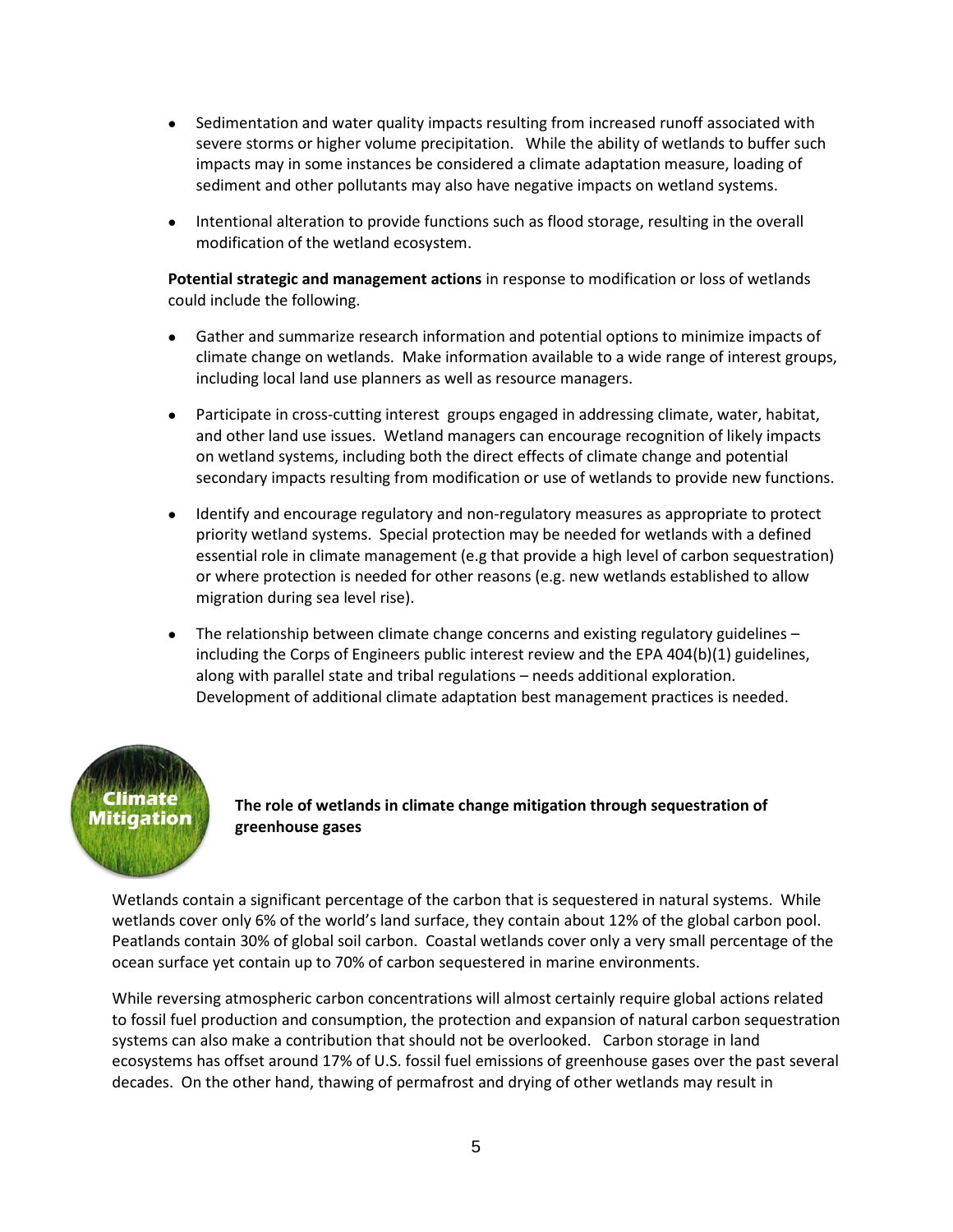increased release of greenhouse gases. Wildfire in peatlands that have been subjected to drying exacerbates this effect.

The net impact of wetlands on greenhouse gases is, however, a complex one, in that wetlands can also serve as a source of methane and carbon depending on multiple physical and chemical conditions. Recent studies indicate that northern peatlands and forests produce a higher amount of methane that once believed. However, other extensive research demonstrates that the net long term wetland effect is as a sink, not a source of greenhouse gases, given the long-term carbon storage provided. Additional research regarding the potential for wetlands to contribute to climate mitigation, and the management practices needed to facilitate this, are still needed - and will likely be supported given the interest in carbon "banking".

#### **Research needs and potential management actions:**

- Support additional investigation of existing and potential carbon sequestration in wetland systems. Support analysis of the scope of carbon release potentially associated with loss or degradation of wetlands.
- Control drainage of wetlands to prevent oxidation of wetland soils and the resulting releases of carbon into the atmosphere.
- Investigate the legal relationship between the need for carbon sequestration to regulatory guidelines (COE public interest review, 404 (b)(1) guidelines). Assist states and tribes in overcoming resistance to new considerations in regulatory decision making.
- Identify and support wetland management measures such as rewetting of peatlands that provide multiple benefits, including carbon sequestration.
- Determine with greater specificity how much methane is produced by wetlands. Continue to investigate the relationship between wetland conditions and loss of methane to the atmosphere, and to identify management measures that minimize methane release.



#### **The potential role of wetlands in adaptation to climate change**

Both existing and created/restored/managed wetlands can provide multiple ecosystem services that play a role in climate adaptation. Depending upon geographic location, ecological type of wetland, management measures, and climate impacts, these services may include the following:

• Flood storage, which may be increased depending up the configuration and existing land use within adjacent floodplains. Storage of precipitation and runoff in wetland pockets high in a watershed – including isolated wetlands – can help to minimize downstream flooding, while wetland floodplains lower in the watershed can store and gradually release larger volumes of runoff.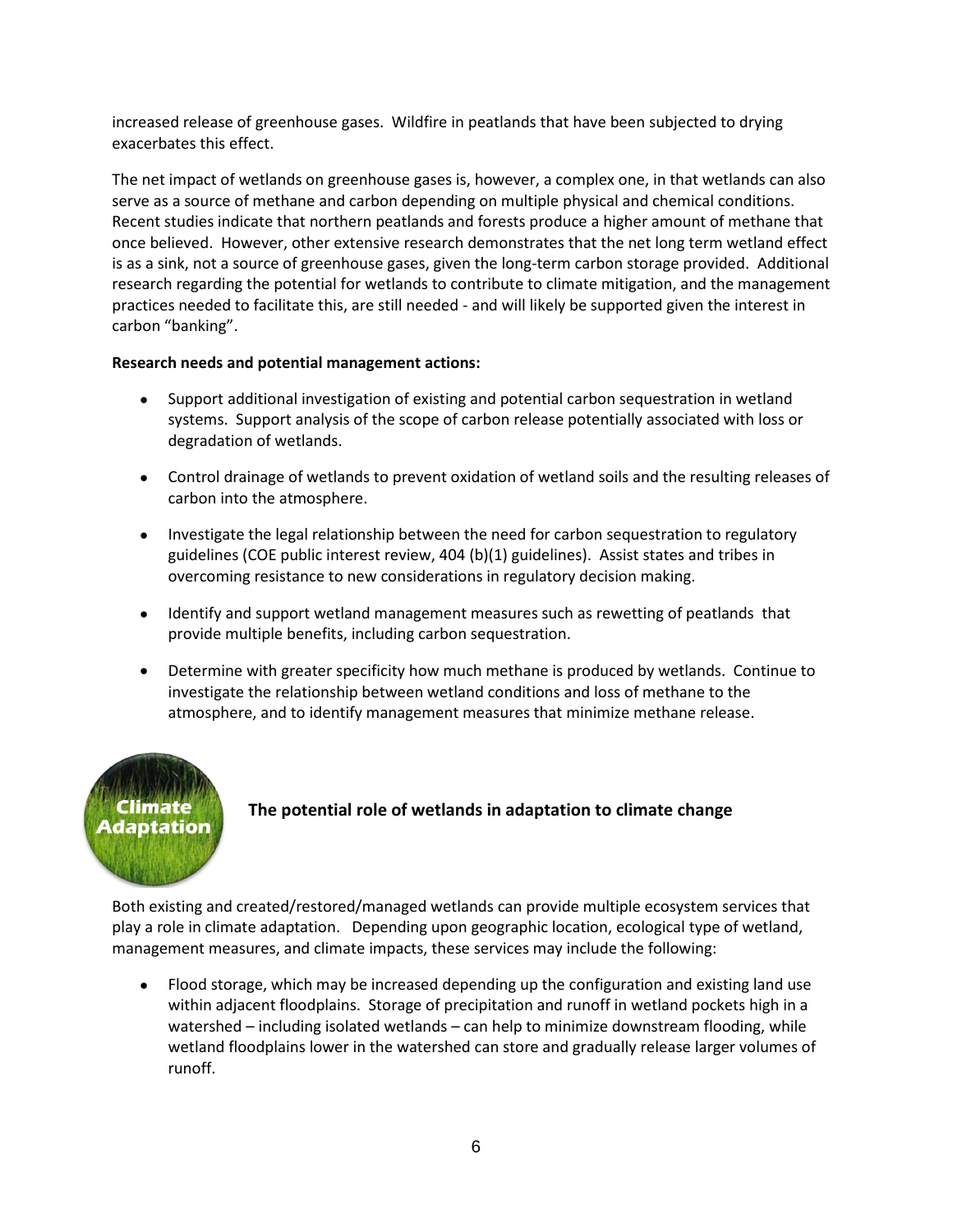- Buffering of the impacts of more intense storms, minimizing flooding, erosion and property damage.
- Filtration and processing of nonpoint source pollutants and sediment from runoff associated with more intense storm events. This may occur in rural areas where agricultural or forest lands are adjacent to stream corridors, or in more highly developed areas where wetlands can be incorporated into a network of built and "green" infrastructure.
- Storage of water in drought prone areas, and recharge of groundwater.
- Habitat for numerous plant and animal species, and maintenance of biodiversity. In many instances, wetlands provide corridors for the movement of species, and may facilitate a shift in range in response to warming climate or related impacts. Remaining wetlands may also provide a refuge for species needing wetter conditions in drought prone areas. More extreme measures to maintain biodiversity – such as assisted migration – remain controversial but may become essential in some instances.

#### **Potential strategic and management actions to incorporate wetlands more fully into climate adaptation plans.**

- Identify and promote protection of wetlands that provide key ecological services and functions in a given location.
- Encourage integration of wetland restoration/creation/management into local adaptation plans. Collaborate with local planners to provide information regarding the importance of wetland systems, and potential for no-regrets wetland strategies for nonpoint source and climate management.
- Collaborate with water managers, including floodplain programs, drinking water programs, and drain engineers and others to consider wetland options for climate strategies.
- Work with fish and wildlife and other habitat conservation groups to define concerns and to help define an appropriate balance between habitat measure and water management where there may be competing needs. Promote restoration to fill gaps in wetland corridors.
- Collaborate with EPA and Corps of Engineers to define and address regulatory concerns. As noted above, some wetlands may need added protection in light of climate change. However, general permits and other measures may help to facilitate permitting associated with wetland restoration or management to meet climate adaptation needs.
- Evaluate emerging (and often controversial) "novel ecosystem" concepts and identify concerns with this approach. Seek balance in protection of existing wetland types, acceptance of inevitable alteration of existing systems, and wetland values.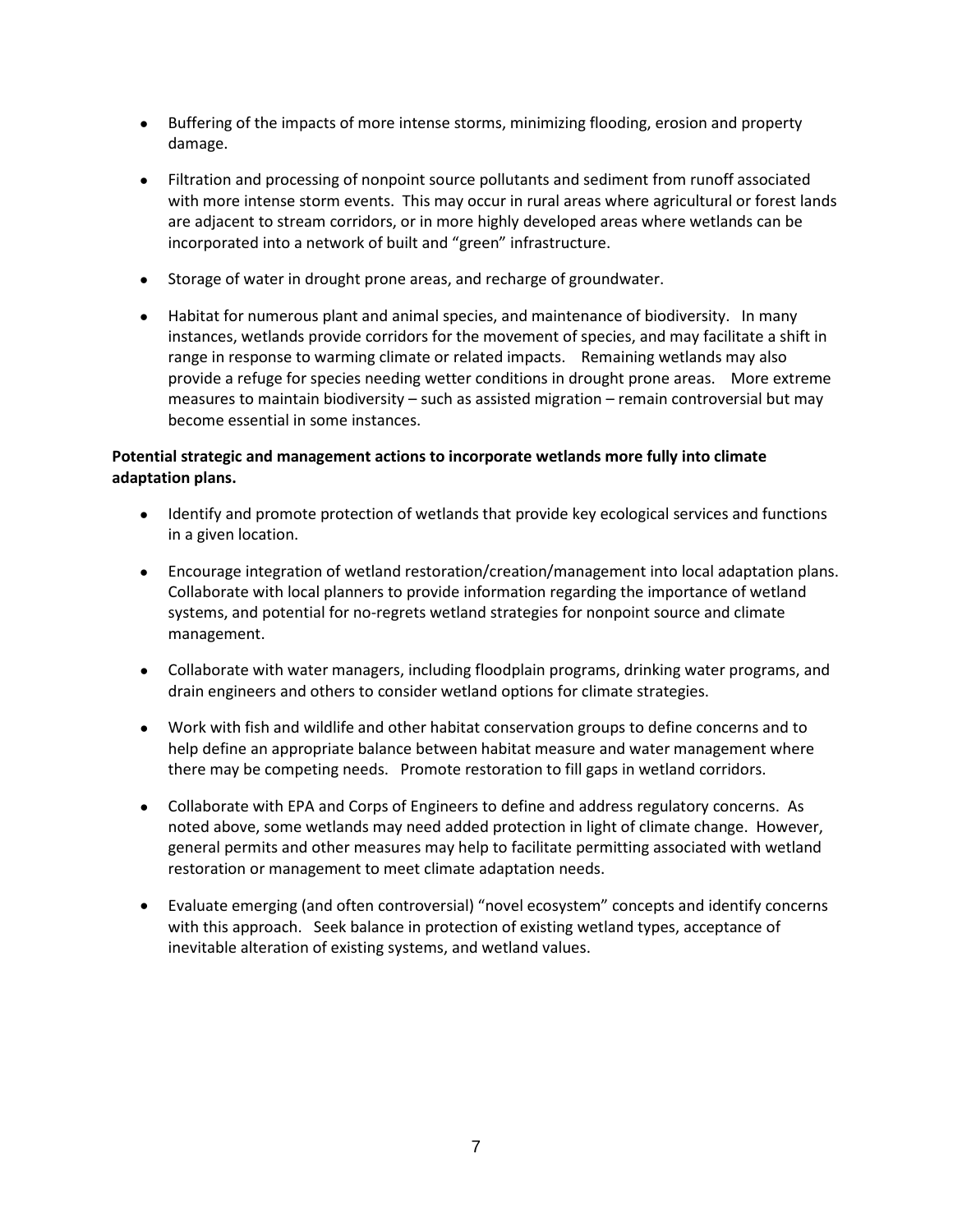#### **Status of State Wetland Program Climate Change Actions**

*ASWM is currently in the process of completing a year-long study of state wetland programs, collecting and compiling information on EPA's Four Core Elements, climate change work and integration activities. The following excerpt from the study's status and trends report identifies key results from this study. This information is currently being verified by state wetland program staff. All data is a snapshot of state wetland programs as of December 2014.* 

**Background:** Wetlands provide many functions and services that can reduce the impacts of climate change, from providing water storage to reduce flooding and drought, reduce the risk of wildlife, infiltrate stromwater, and provide buffers for storm surge and sea level rise. ASWM worked with states to verify whether or not through their wetland programs they were doing anything formally or informally to address climate change.

**Results:** Seventeen states wetland programs are *formally* working on or engaged in this work. Twelve states share that they do some limited work on climate change on an *informal/ad hoc basis*. Informal involvement with climate change and wetlands includes participation in conversations, thinking through how specific permitting and other activities should be adapted to address climate change and others. Many of these informal activities are related to studying or planning for sea level rise, drought and

impacts on specific weather-dependent industries (e.g. ski industry). These are activities which are not being *labeled* as formal climate change work, but are working to address the concept of climate change. Seventeen state wetland programs *do no climate change work related to wetlands*. This is a sensitive issue for several of the states with political restrictions on climate change efforts;

consequently this report does not identify which states are in this position.



Formal climate change work (17 states) Informal/ad hoc climate change work  $(13 \text{ states})$ No climate change work (17 states) Unknown/Data not available (3 states)

Additionally, while state wetland programs may not be making these connections at the *state-level,* many state wetland staff reported that some work on climate change or adaptive planning related to these kinds of events is happening openly at *regional and/or local level*s (e.g. UT, WY).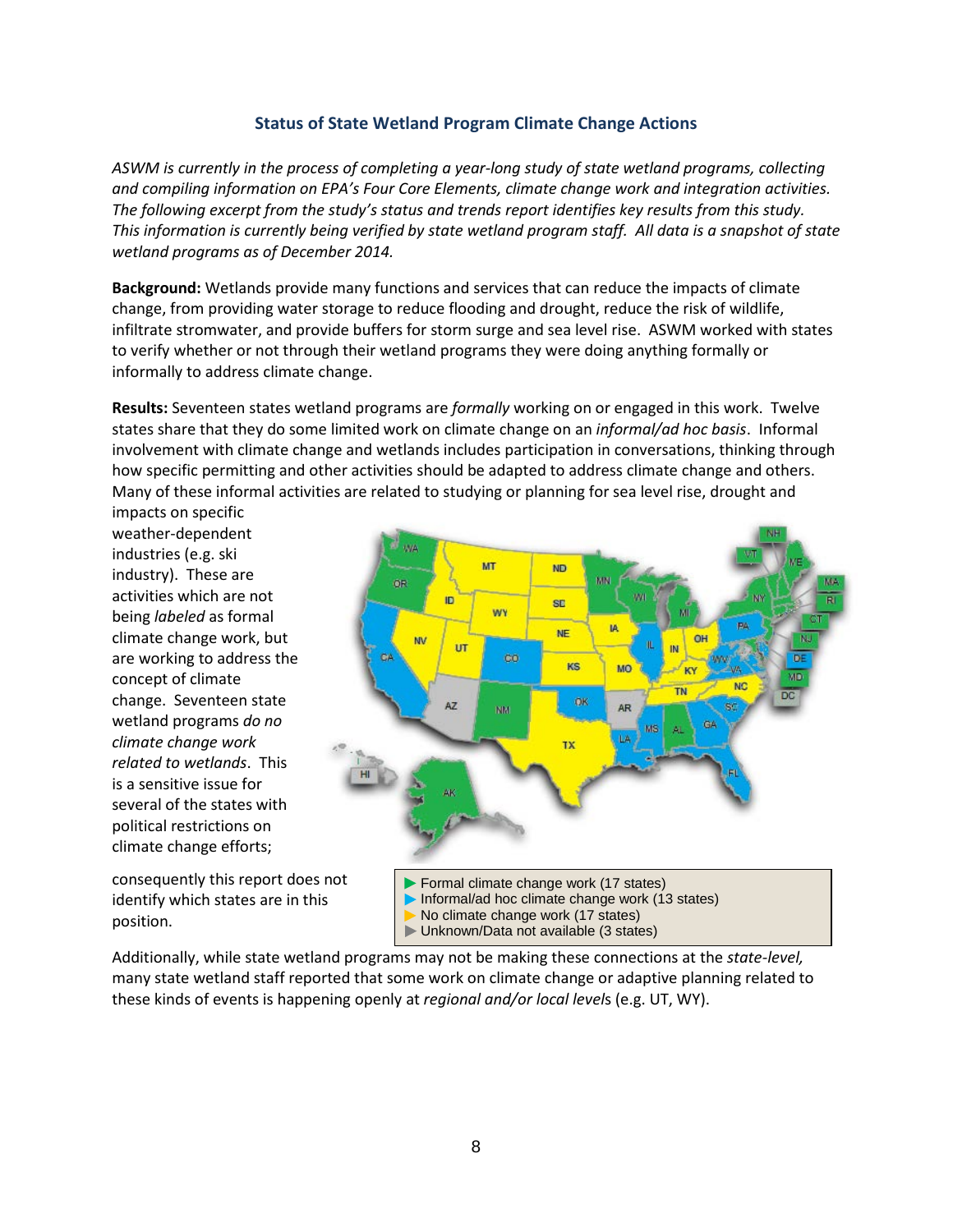#### **State Wetland Programs and Other Adaptation Work**

**Background:** In addition to the formal and informal climate change activities already mentioned, ASWM has identified a significant body of adaptation planning that is occurring under non-climate change terms or guises in states where climate change work is a "non-starter" that engages wetland program staff. Through this project, ASWM has found a lot of work "non-climate change" work related to addressing natural hazards and extreme precipitation events.

**Results:** Building on the results on climate change connections on the previous page, this map show that thirteen of the states that verified their state wetland program does no formal or informal work on climate change issues, *do other types of adaptation work*. Goals for this work may address climate-

related issues as a byproduct, but their goals and focus are on nonclimate change issues. Examples of these adaptation efforts include stormwater management, water retention projects, integrated floodplain management, sea level rise/storm event planning, culvert replacement, and others.

The study identifies a need to look at a broader range of sources, including municipal planning, ordinance/code work, emergency management and other areas to identify work that addresses climate-related, but not climate change focused issues.



- adaptation work (9 states)
- State wetland programs engaged in either formal or informal climate change work (25 states)
- Unknown/Data not available (3 states)

**Conclusions:** Wetland program managers and those that support them may also need to think more broadly about how states can address extreme weather events. With many state wetland programs not actively engaged in climate change work or at least not encouraging climate change efforts in ways that are engaging wetland program staff, there is a need to look more broadly at state activities (e.g. water retention projects, stormwater management) to find points of action that can be supported by state wetland programs. States also need to think in terms of both threats to wetlands and the benefits wetlands can provide when looking at integration opportunities.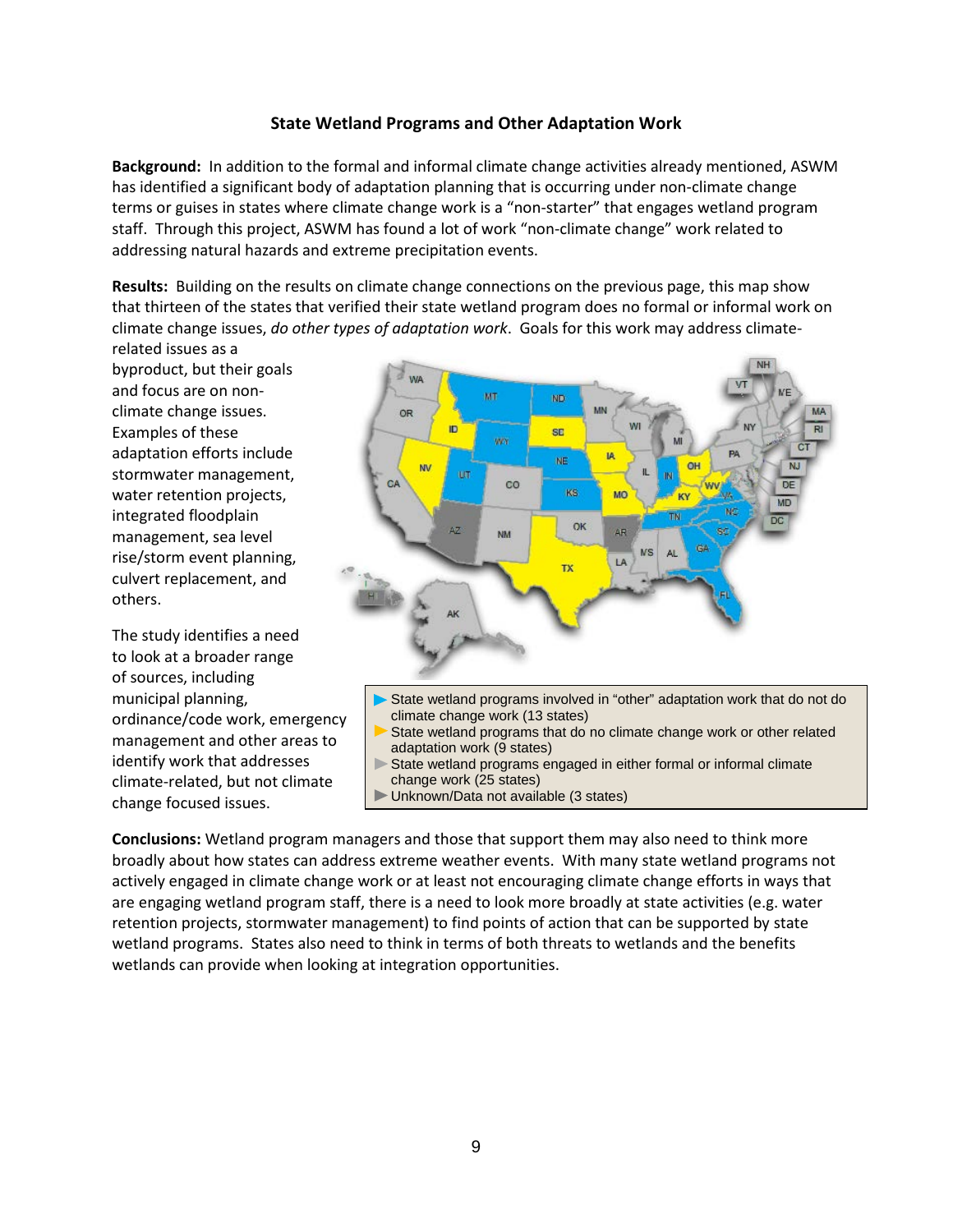#### **Primary References**

Alyson C. Flourney Allison Fischman, *Wetlands Regulation in an Era of Climate Change: Can Section 404 Meet the Challenge?,* Geo. Wash. J. Energy & Envtl.L., Summer 2013, at 67, *available at*  <http://scholarship.law.ufl.edu/facultrypub/368>

Association of Fish and Wildlife Agencies, January 2014. *Resource Guide to Federal Climate Adaptation Programs for State Fish and Wildlife Agencies.* Washington, DC. *Available at:* [www.fishwildlife.org](http://www.fishwildlife.org/)

Christie, Jeanne and John Kusler. January 2009. *Recommendations for a National Wetlands and Climate Change Initiative.* Association of State Wetland Managers, Berne, NY.

Executive Office of the President, June 2013. *The President's Climate Action Plan.*

Hagerman, Shannon M. and Terre Satterfield. 2014. *Agreed but not preferred: expert views on taboo options for biodiversity conservation, given climate change. Ecological Applications,* 24(3), 2014, pp.548-559.

IPCC, 2014: Summary for policymakers. In: *Climate Change 2014: Impacts, Adaptation, and Vulnerability. Part A: Global and Sectoral Aspects. Contribution of Working Group II to the Fifth Assessment Report of the Intergovernmental Panel on Climate Change.* Cambridge Univerity Press, Cambridge, United Kingdom, and New York, NY, USA, pp 1-32.

Melillo, Jerry M., Terese (T.C.) Richmond, and Gary W. Yohe, Eds., 2014: *Hghlights of Climate Change*  Impacts in the United States: The Third National Climate Assessment. U.S. Global Research Program, 148 pp.

Mitsch, William J. et al. 2012. *Wetlands, carbon, and climate change.* Landscape Ecol. Published online 12 June 2012.

*National Action Plan: Priorities for Managing Freshwater Resources in a Changing Climate.*  Interagency Climate Change Adaptation Task Force, October 2011.

National Fish, Wildlife and Plants Climate Adaptation Partership, 2012. *National Fish, Wildlife and Plants Climate Adaptation Strategy.* Associaition of Fish and Wildlife Agencies, Council on Environmental Quality, Gretalke Lakes Indian Fish and Wildlife Commission, National O ceanic and Atmospheric Administration, and U.d. Fish and Wildlife Service. Washington, DC.

National Oceanic and Atmospheric Administration, Office of Ocean & Coastal Management. February 2012. *Voluntary Step-By-Step Guide for Considering Potentail Climate Change Effects on Coastal and Estuarine Land Conservation Projects.* Silver Springs, MD.

President's State, Local, And Tribal Leaders Task Force On Climate Preparedness And Resilience, *Recommendations to the President*. November, 2014. Washington, DC.

U.S. Environmental Protection Agency, 2012. *National Water Program 2012 Strategy: Response to Climate Change.* Washington, DC.